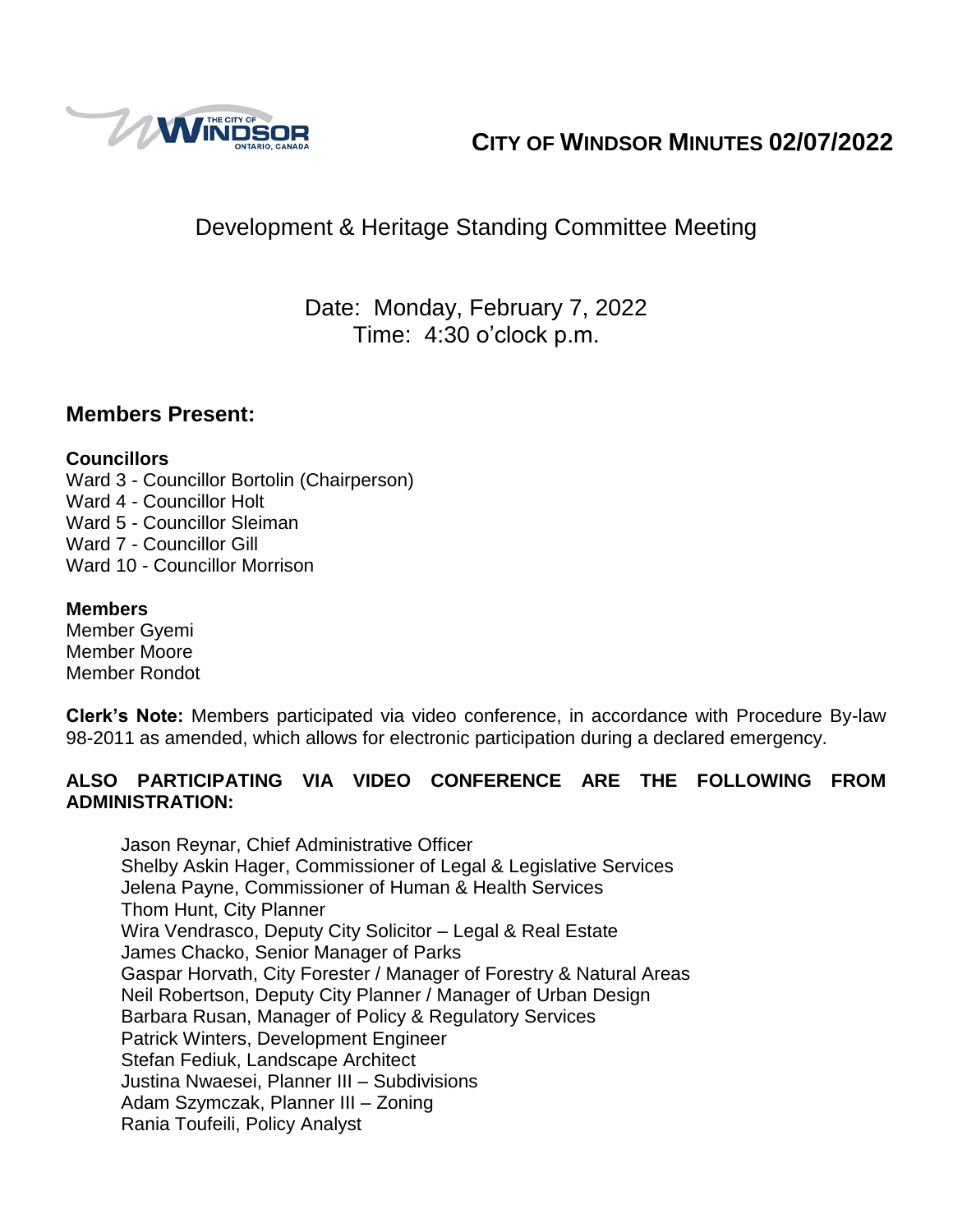# **Minutes Development & Heritage Standing Committee Monday, February 7, 2022** Page 2 of 9

Marianne Sladic, Clerk Steno Senior Lauren Robinet, Order of Business Coordinator Sandra Gebauer, Council Assistant Anna Ciacelli, Deputy City Clerk / Supervisor of Council Services

### **Delegations—participating via video conference**

Item 7.1 Tony Chau, Senior Project Manager, ADA-Architect Items 7.1, 7.3 & 7.4 Tracey Pillon-Abbs, Planning Consultant representing Applicant Item 7.2 Zoe Sotirakos, Dillon Consulting Item 7.3 David Impens, Area Resident Item 7.4 Cheryl Colborne, Area Resident Item 7.4 Neil Valmassoi, Area Resident Item 11.1 Bridget Scheuerman, Pillette Village BIA

# **1. CALL TO ORDER**

The Chairperson calls the meeting of the Development & Heritage Standing Committee to order at 4:32 o'clock p.m.

# **2. DISCLOSURES OF PECUNIARY INTEREST AND THE GENERAL NATURE THEREOF**

None disclosed.

# **3. REQUEST FOR DEFERRALS, REFERRALS OR WITHDRAWALS**

See Item 7.1.

# **4. COMMUNICATIONS**

None presented.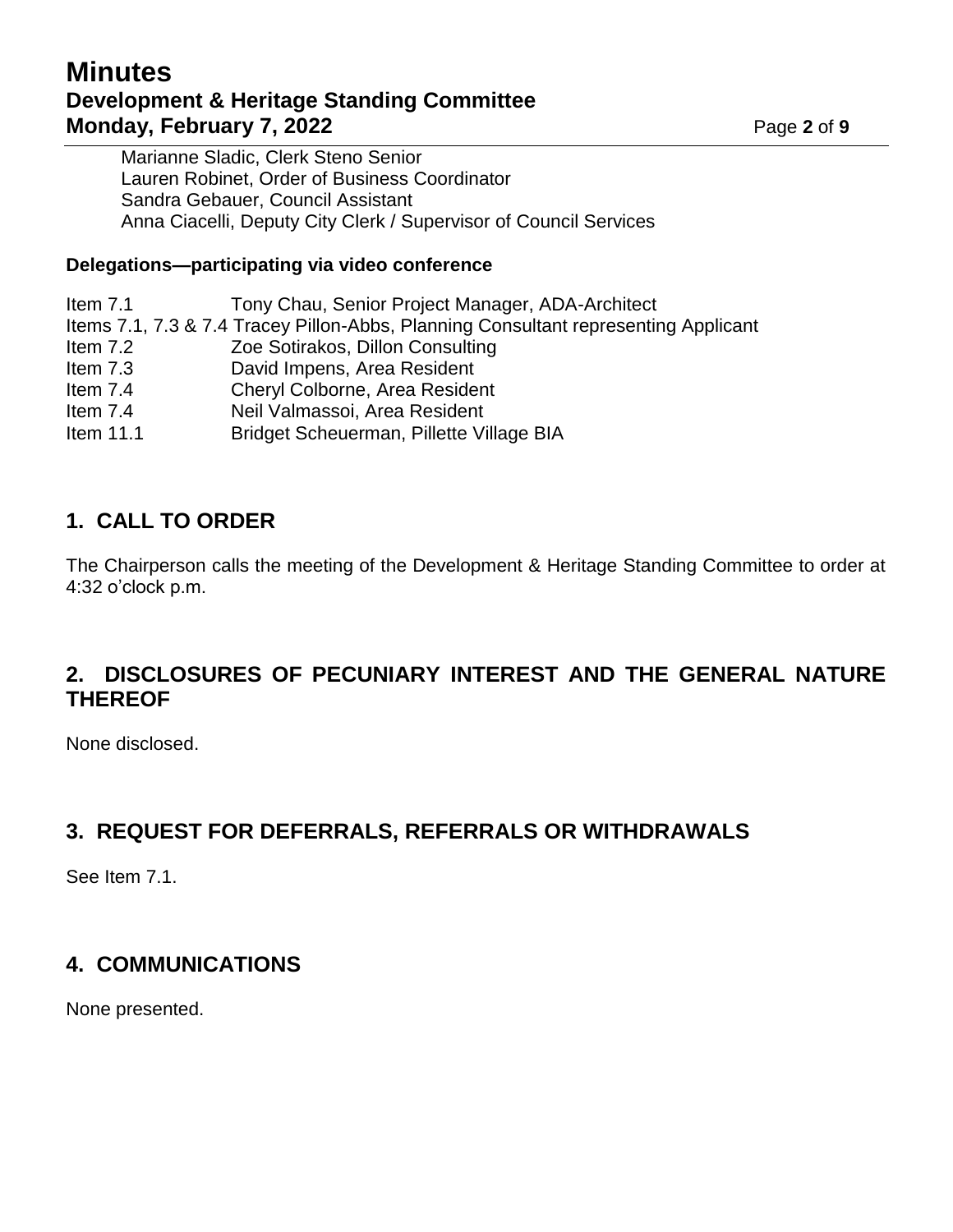## **5. ADOPTION OF THE** *PLANNING ACT* **MINUTES**

### **5.1. Minutes of the Development & Heritage Standing Committee Meeting (***Planning Act* **Matters) held January 10, 2022**

Moved by: Member Gyemi Seconded by: Councillor Gill

THAT the *Planning Act* minutes of the Development & Heritage Standing Committee meeting held January 10, 2022 **BE ADOPTED** as presented. Carried.

Report Number: SCM 14/2022

## **7.** *PLANNING ACT* **MATTERS**

**7.1. Official Plan Amendment and Zoning By-law Amendment for 11646 Tecumseh Rd. E.; Applicant: Maple Leaf Homes Ltd.; File Nos. OPA 143 [OPA/6324]; Z-005/21 [ZNG/6323]; Ward 7**

Moved by: Councillor Sleiman Seconded by: Councillor Holt

THAT the report of the Senior Planner – Subdivisions dated January 14, 2022 entitled "Official Plan Amendment and Zoning By-law Amendment for 11646 Tecumseh Rd. E.; Applicant: Maple Leaf Homes Ltd.; File Nos. OPA 143 [OPA/6324]; Z-005/21 [ZNG/6323]; Ward 7" **BE REFERRED** back to Administration to allow for Administration to provide clarification related to changes requested by the applicant; and further,

THAT this information **BE BROUGHT FORWARD** to the March 7, 2022 meeting of the Development & Heritage Standing Committee. Carried.

> Report Number: S 2/2022 Clerk's File: ZB/14064 & ZO/14063

## **7.2. RICBL Exemption 2021-4 - Dillon Consulting Limited - 0 Tecumseh Road East - Ward 7**

Moved by: Councillor Gill Seconded by: Councillor Sleiman

Decision Number: **DHSC 366**

1) THAT Council **APPROVE** the request of Dillon Consulting Limited, on behalf of Sfera Architectural Associated Inc. / The D'Amore Group, for an exemption from the provisions of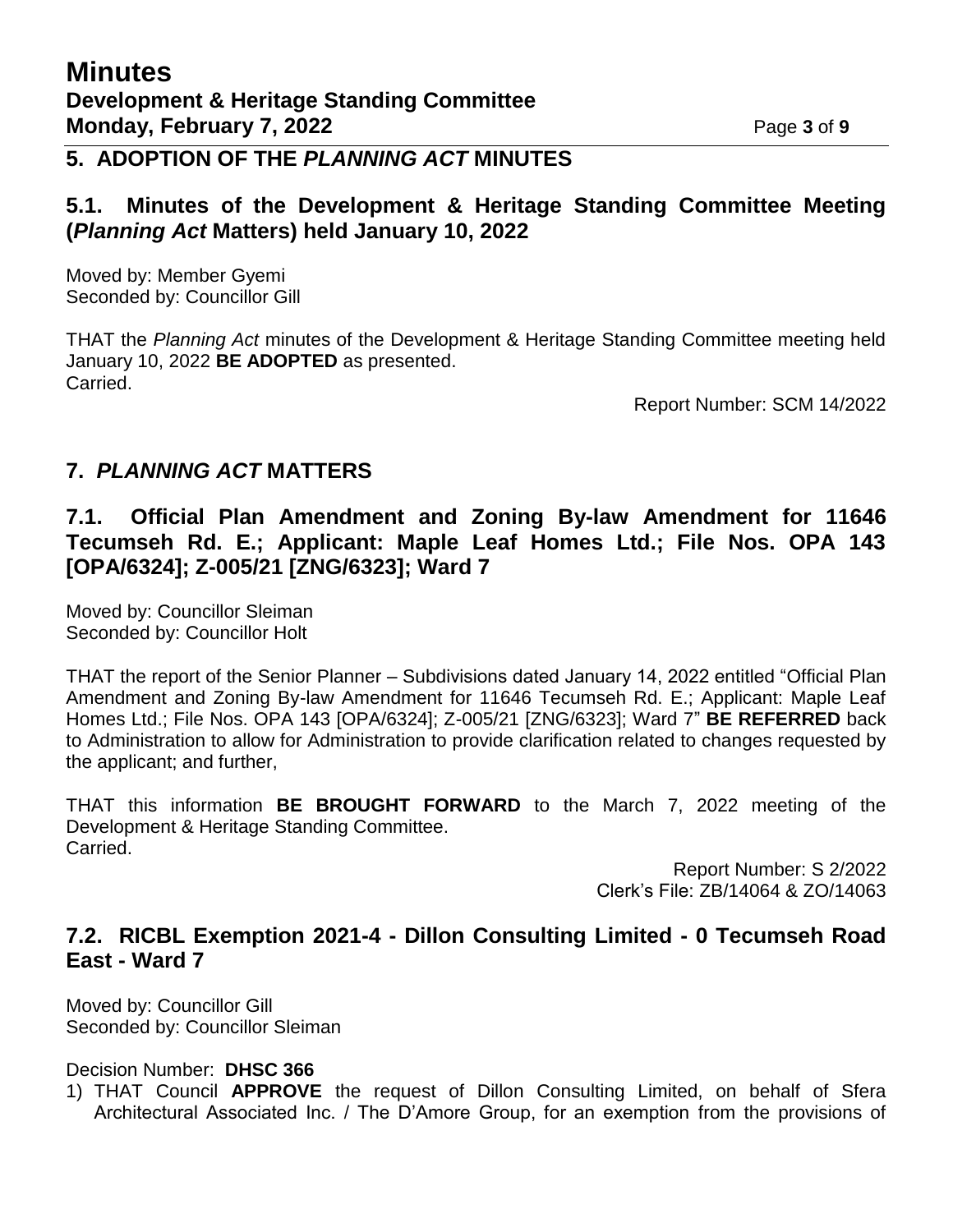# **Minutes Development & Heritage Standing Committee Monday, February 7, 2022** Page 4 of 9

Interim Control By-law 103-2020 for the property known municipally as 0 Tecumseh Road East (Roll No. 070-880-00200; southwest corner of Tecumseh Road East and Robinet Road).

2) THAT Council **AMEND** Interim Control By-law 103-2020 by adding to Section 5 the following clause using the next sequential clause number:

#### (?) **0 Tecumseh Road East (southwest corner of Tecumseh Road East and Robinet Road)**

N Part Lot 5, Registered Plan 62; Roll No. 070-880-00200 Carried.

Report Number: S 3/2022 Clerk's File: Z/14231

### **7.3. Rezoning - 2776557 Ontario Ltd - 1153-1159 Riverside Drive East - Z-037/21 ZNG/6588 - Ward 4**

Moved by: Councillor Holt Seconded by: Councillor Sleiman

Decision Number: **DHSC 367**

I. THAT Zoning By-law 8600 **BE AMENDED** by changing the zoning of Lot 1, Plan 433 (Roll No: 030-020-10200), situated on the south side of Riverside Drive East, west of Pierre Avenue and known municipally as 1153-1159 Riverside Drive East by adding a site specific exception to Section 20(1) as follows:

#### **434. SOUTH SIDE OF RIVERSIDE DRIVE EAST, WEST OF PIERRE AVENUE**

For the lands comprising of Lot 1, Registered Plan 433, a *multiple dwelling* containing a maximum of 8 *dwelling units* shall be an additional permitted *main use* and shall be subject to the following additional provisions:

|              | a) Lot Width – minimum                    | 15.0 <sub>m</sub>         |
|--------------|-------------------------------------------|---------------------------|
| b)           | Lot Coverage - maximum                    | 52.5 %                    |
| $\mathsf{C}$ | Side Yard Width - minimum                 | 1.50 m                    |
| d)           | Required Parking – minimum                | 1 space per dwelling unit |
| e)           | Required Visitor Parking - minimum        |                           |
| f)           | Parking Area Separation – minimum         |                           |
|              | From an <i>interior lot line</i> or alley | 0.60 m                    |
|              | [ZDM 6; ZNG/6588]                         |                           |

- II. THAT the Site Plan Approval Officer **BE DIRECTED** to:
	- a) Circulate any application to the Essex Region Conservation Authority for their review and comment;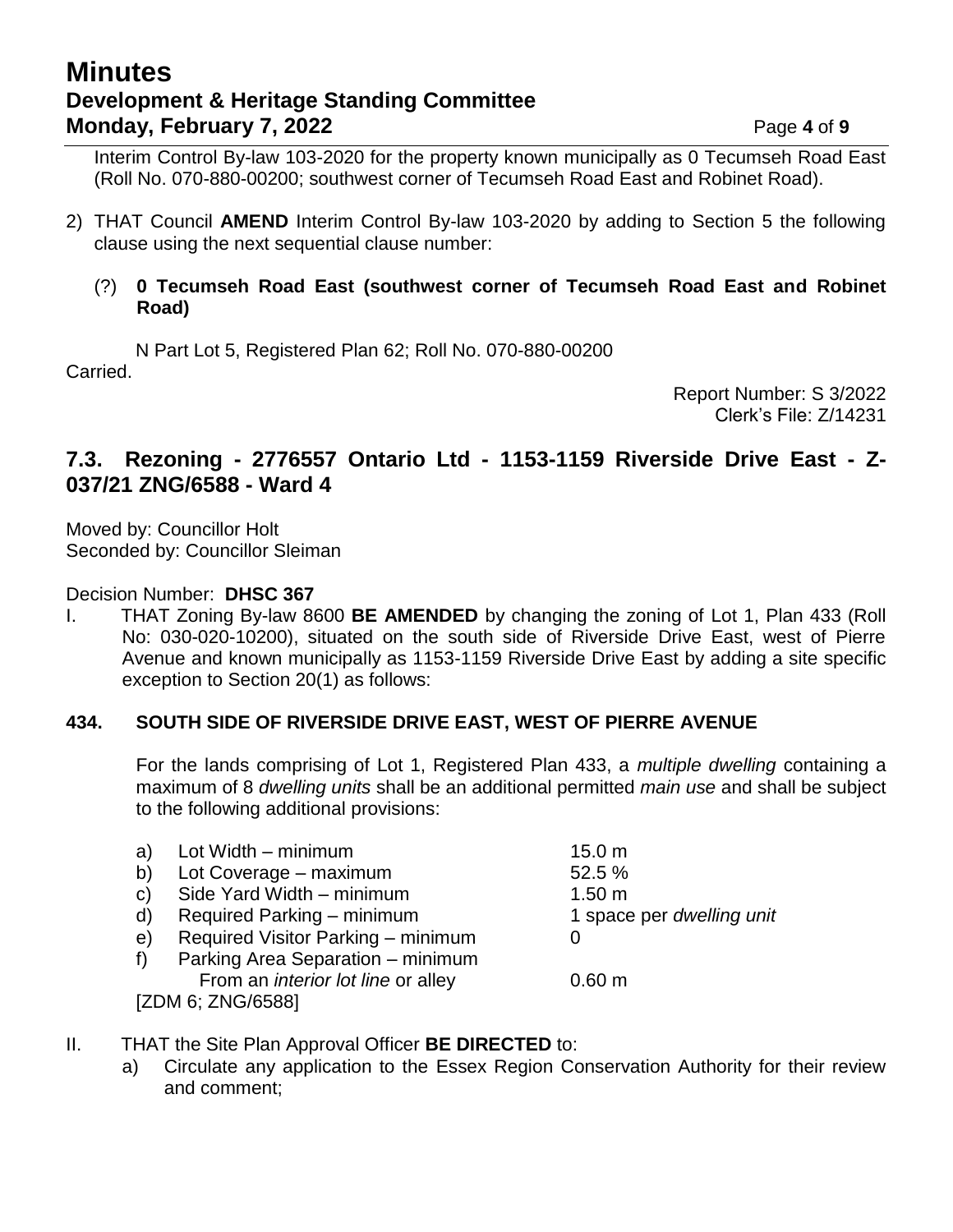# **Minutes Development & Heritage Standing Committee Monday, February 7, 2022** Page 5 of 9

- b) Enhance the landscaped area along the Riverside Drive frontage per the comments of the Landscape Architect; and
- c) Consider maximizing the number of bicycle parking spaces to mitigate the reduction in motor vehicle parking spaces.

**Carried** 

Report Number: S 5/2022 Clerk's File: ZB/14253

## **7.4. Rezoning - 2156567 Ontario Ltd. – 1092-1096 Dougall Avenue - Z-041/21 ZNG/6624 - Ward 3**

Moved by: Councillor Holt Seconded by: Councillor Sleiman

### Decision Number: **DHSC 368**

THAT the application of 2156567 Ontario Ltd. for an amendment to Zoning By-law 8600 for Lot 328 and Part Lot 327, Registered Plan 581, (known municipally as 1092-1096 Dougall Avenue; Roll No. 040-370-07800; PIN 00187-0245), situated at the northeast corner at Dougall Avenue and Pine Street, to allow a multiple dwelling containing a maximum of five dwelling units as an additional permitted use subject to additional provisions **BE DENIED**; and,

THAT the request for an exemption from Interim Control By-law 103-2020 **BE DENIED**. Carried. Member Rondot voting nay.

> Report Number: S 6/2022 Clerk's File: ZB/14265

There being no further business the meeting of the Development & Heritage Standing Committee (*Planning Act* Matters) portion is adjourned at 5:50 o'clock p.m.

The Chairperson calls the Administrative Items portion of the Development & Heritage Standing Committee meeting to order at 5:50 o'clock p.m.

## **9. PRESENTATIONS AND DELEGATIONS (COMMITTEE ADMINISTRATIVE MATTERS)**

See Item 11.1.

# **10.** *HERITAGE ACT* **MATTERS**

None presented.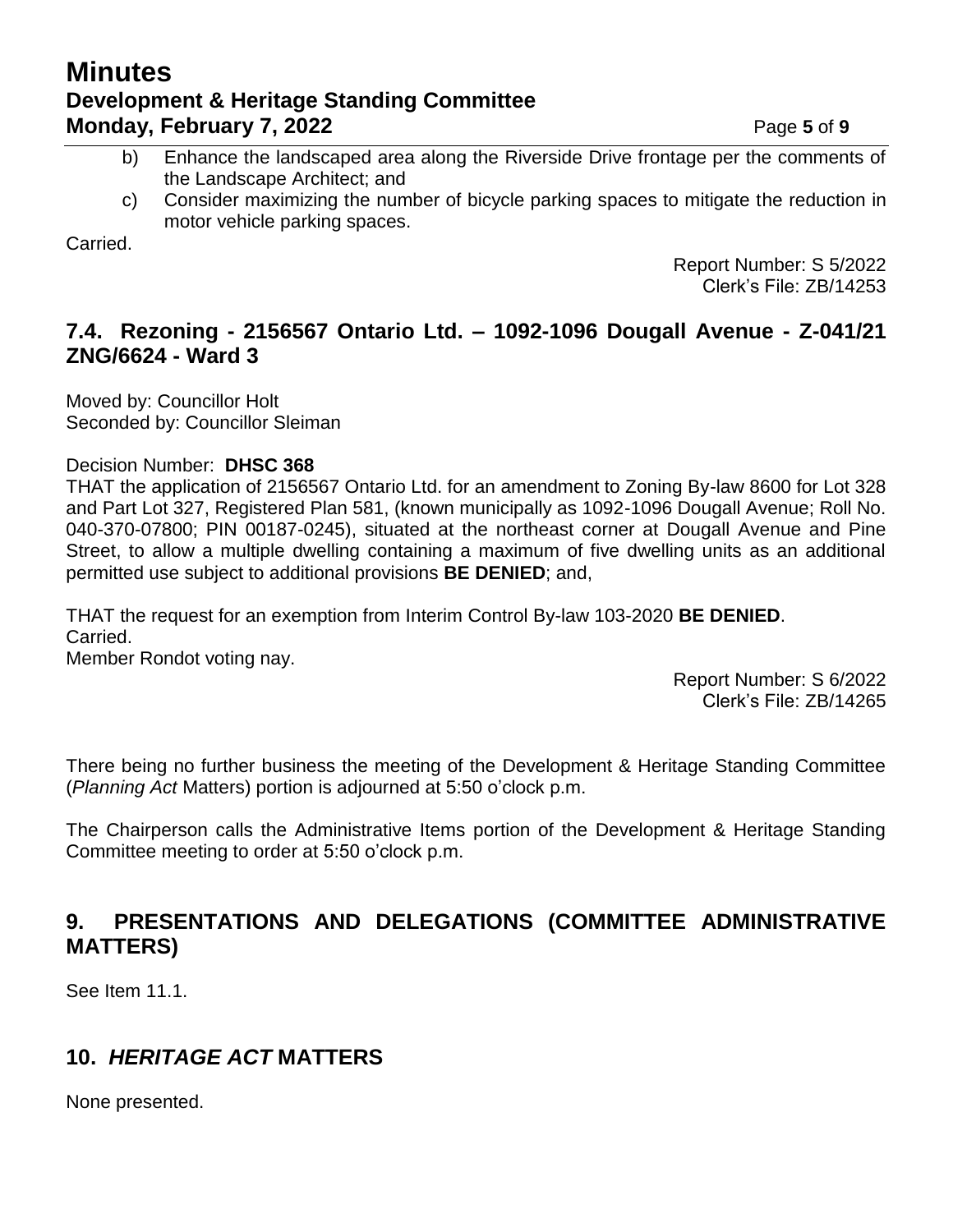# **11. ADMINISTRATIVE ITEMS**

### **11.1. Pillette Village BIA Streetscape Improvements - Funding Proposal**

#### **Bridget Scheuerman, Pillette Village BIA**

Bridget Scheuerman, Pillette Village BIA, appears via video conference before the Development and Heritage Standing Committee regarding the administrative report "Pillette Village BIA Streetscape Improvements - Funding Proposal" and is available for questions.

Councillor Holt refers to a similar project for the Wyandotte Town Centre BIA that was initially approved by Council but was later cancelled and asks administration if there is a plan in place for the Pillette Village BIA and whether there are competing priorities or obligations that would prevent this plan from being carried out.

Stefan Fediuk, Landscape Architect, appears via video conference before the Development and Heritage Standing Committee regarding the administrative report "Pillette Village BIA Streetscape Improvements – Funding Proposal" and explains that different types of projects indicate different processes. He clarifies that the Wyandotte Town Centre BIA project went through a design competition, performed by the BIA itself, and was not vetted through all of the City departments. Mr. Fediuk indicates that the Pillette Village BIA Streetscape improvement project has been vetted through the various City departments, including Enwin, and will not receive the same kind of resistance.

Councillor Sleiman inquires about improvements that can be undertaken by the City, such as the replacement of the garbage receptacles.

Stefan Fediuk indicates that new trash and recycle bins along Wyandotte Street East were already installed a few years ago due to special funding through the Association of Municipalities of Ontario (AMO) and additional receptacles will be required along Pillette Avenue; however, the City of Windsor does not have funds designated for any improvements on Pillette Avenue at this time.

Moved by: Councillor Sleiman Seconded by: Councillor Holt

#### Decision Number: **DHSC 369**

- I. THAT the proposed streetscape modifications for Pillette Village BIA as shown in Appendix B as prepared by the Pillette Village BIA Association in collaboration with the Planning & Building Department **BE APPROVED**;
- II. THAT the request of the Pillette Village BIA Association for consideration of a 50/50 cost sharing arrangement subject to the following terms **BE APPROVED:**
	- a. THAT the Pillette Village BIA Association be provided with a 10-year interest free loan in the amount of \$160,000;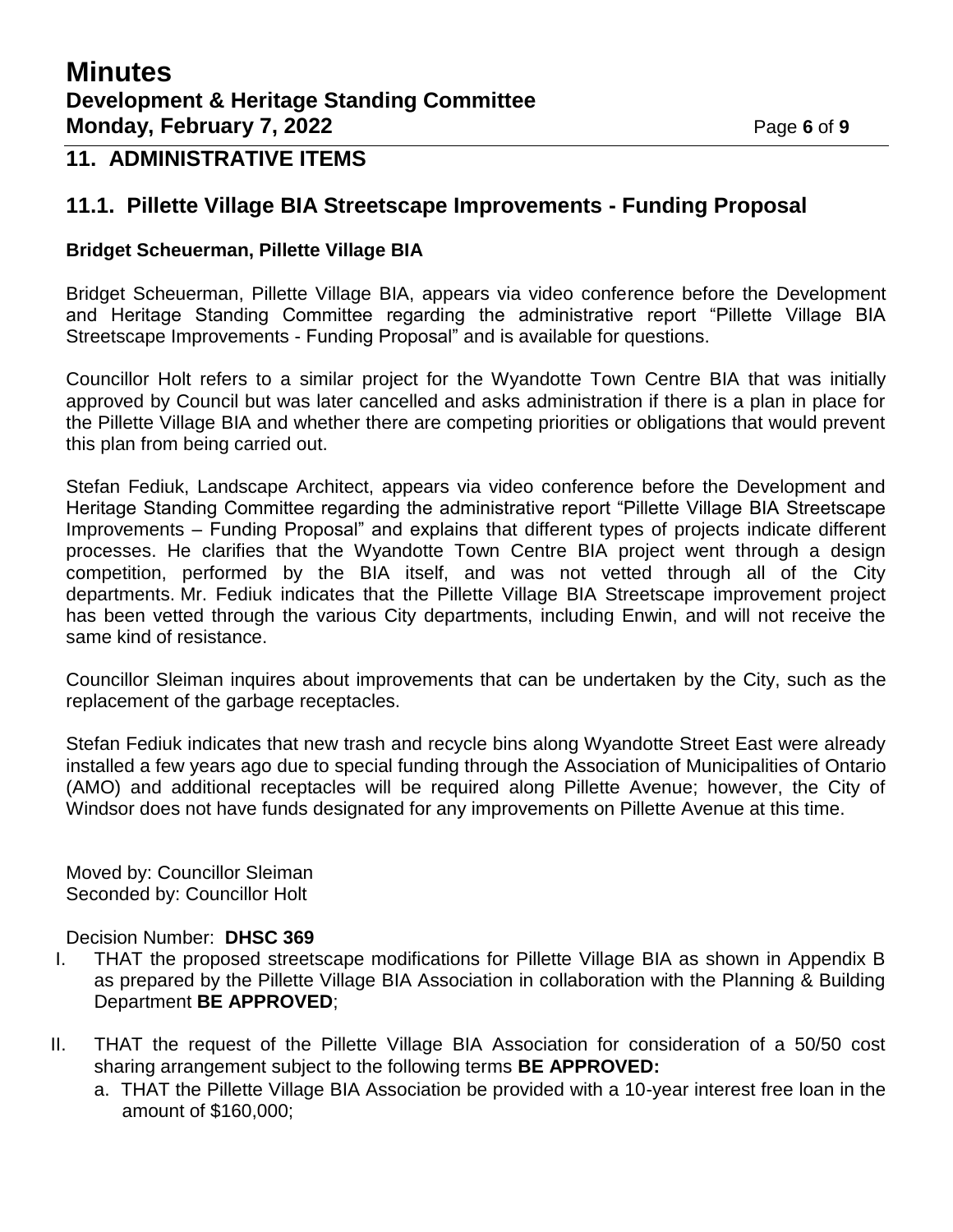## **Minutes Development & Heritage Standing Committee Monday, February 7, 2022** Page 7 of 9

- b. THAT prior to commencement of the project, an amount of \$54,000 representing funds that have been collected from the Pillette Village BIA Association membership for purposes of this project be remitted to the City and deducted from the initial loan amount; and,
- c. THAT commencing in 2023, an annual amount of \$10,600 be included in the Pillette Village BIA Association's budget and remitted directly to the City.
- III. THAT a capital project in the amount of \$320,000 **BE ESTABLISHED** with funding as follows:
	- a) THAT funding in the amount of a \$160,000 representing the City's share of the estimated costs be transferred from the BIA Assistance Program project 7069002 to the capital project; and,
	- b) THAT funding in the amount of \$160,000 be set up as a long-term receivable from the Pillette Village BIA Association.
- IV. THAT the CAO and the City Clerk **BE AUTHORIZED** to sign an Agreement with the Pillette Village BIA Association with regards to the loan, satisfactory in form to the City Solicitor, in financial content to the Chief Financial Officer and City Treasurer, and in technical content to the City Planner.
- V. THAT the CAO and City Clerk **BE AUTHORIZED** to execute any other agreements that may be required as a result of the proposed capital works satisfactory in form to the City Solicitor, in financial content to the Chief Financial Officer and City Treasurer, and in technical content to the City Planner.

Carried.

Report Number: C 21/2020 Clerk's File: Z/13002

## **11.2. Response to CQ 32-2020: Tree Protection and Replacement Policies Related to Development – City Wide**

Councillor Morrison speaks to the importance of tree protection and inquires about the status of the revision of the Landscape Manual for Development document, which was last updated in 1997.

Stefan Fediuk, Landscape Architect, appears via video conference before the Development and Heritage Standing Committee regarding the administrative report "Response to CQ 32-2020: Tree Protection and Replacement Policies Related to Development – City Wide" and indicates that the process of updating this document is currently underway and will come before Council before the end of the year.

Councillor Morrison inquires about a developer's ability to clear-cut a property prior to submitting an application for development. Mr. Fediuk confirms that without any kind of tree by-law protection in place, this is the case in any municipality due to the way that the *Provincial Act* and *Municipal Act* are written. Mr. Fediuk also indicates that once a development application is submitted there are numerous mechanisms that will help identify what is on the site as well as if any of that plant material or vegetation is required from a species at risk perspective. Further, he indicates that the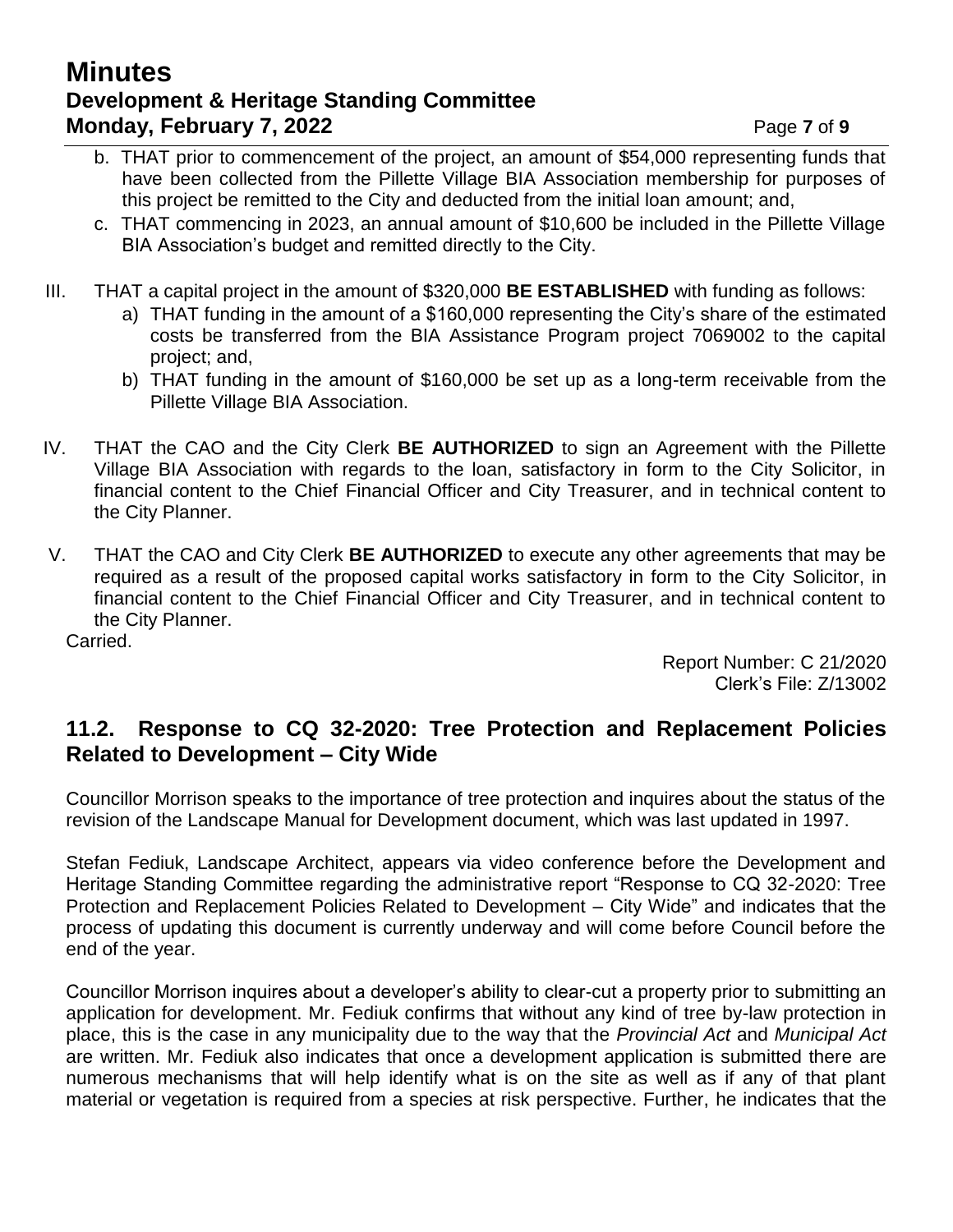# **Minutes Development & Heritage Standing Committee Monday, February 7, 2022** Page 8 of 9

City has added a climate change adaptation plan, which cites numerous aspects of how trees contribute to the well being of a city.

Councillor Morrison refers to several developments in Ward 10, some of which have been clearcut, and is concerned that developers will continue to use the loophole and remove the trees prior to submitting an application.

James Chacko, Senior Manager of Parks, appears via video conference before the Development and Heritage Standing Committee regarding the administrative report "Response to CQ 32-2020: Tree Protection and Replacement Policies Related to Development – City Wide" and indicates that the Urban Forest Management Plan that will be brought to Council later this year will identify a potential Private Tree By-law. The plan will also include a number of other measures that Council will be able to review and approve as it sees fit. Mr. Chacko indicates that the City Forester is currently responsible for and only has the power to deal with trees that are on municipal property.

Moved by: Councillor Morrison Seconded by: Councillor Holt

Decision Number: **DHSC 370** THAT the report of the Landscape Architect dated September 23, 2021 entitled "Response to CQ 32-2020: Tree Protection and Replacement Policies Related to Development – City Wide" **BE RECEIVED** for information. Carried.

> Report Number: C 142/2021 Clerk's File: SRT2022

## **12. COMMITTEE MATTERS**

None presented.

# **13. QUESTION PERIOD**

None registered.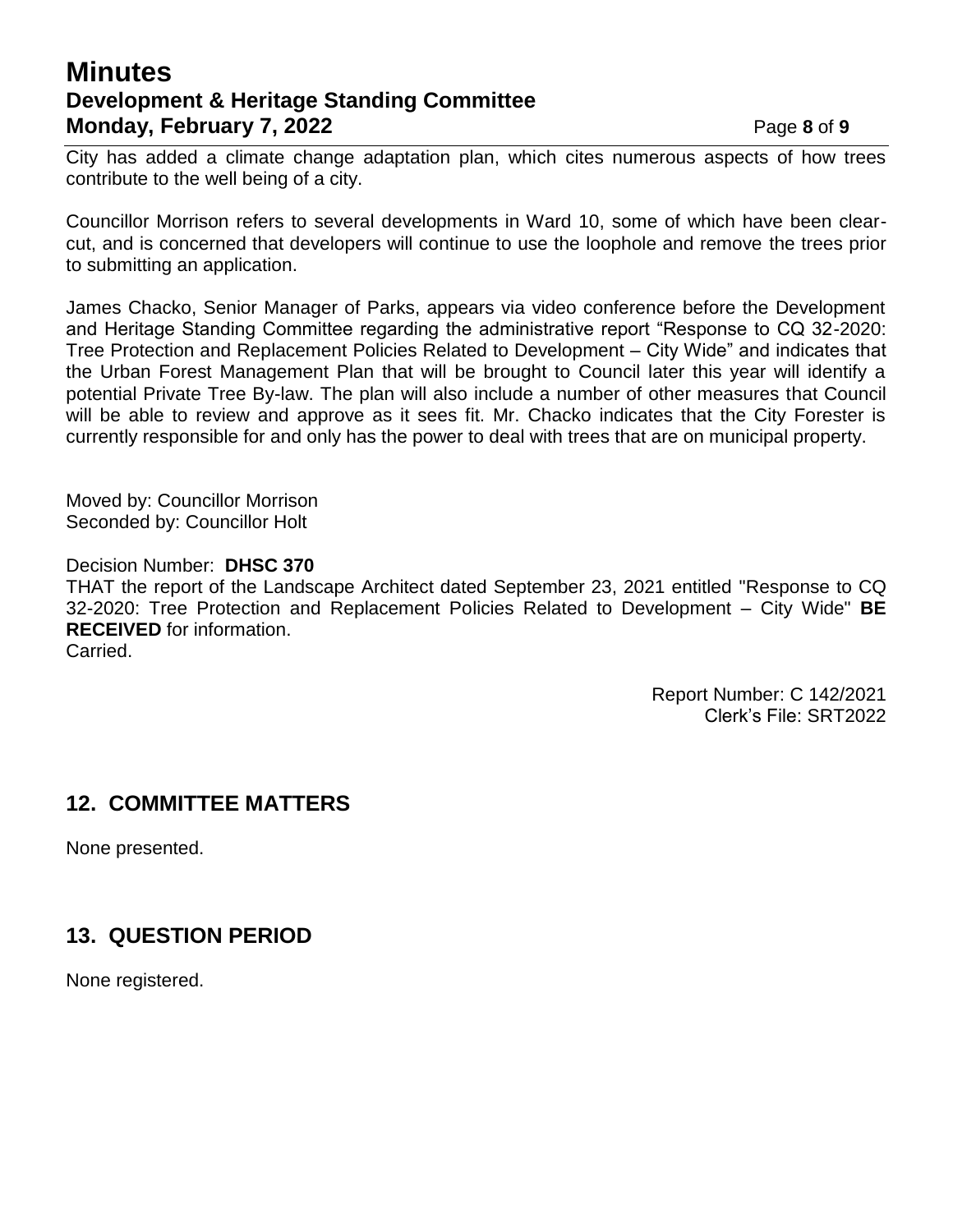# **Minutes Development & Heritage Standing Committee Monday, February 7, 2022** Page 9 of 9

# **14. ADJOURNMENT**

There being no further business the meeting of the Development & Heritage Standing Committee (Administrative Matters) is adjourned at 6:22 o'clock p.m. Carried.

 $\overline{\phantom{a}}$  , and the contract of the contract of the contract of the contract of the contract of the contract of the contract of the contract of the contract of the contract of the contract of the contract of the contrac (Chairperson) of Council Services

Ward 3 - Councillor Bortolin **Deputy City Clerk / Supervisor** Deputy City Clerk / Supervisor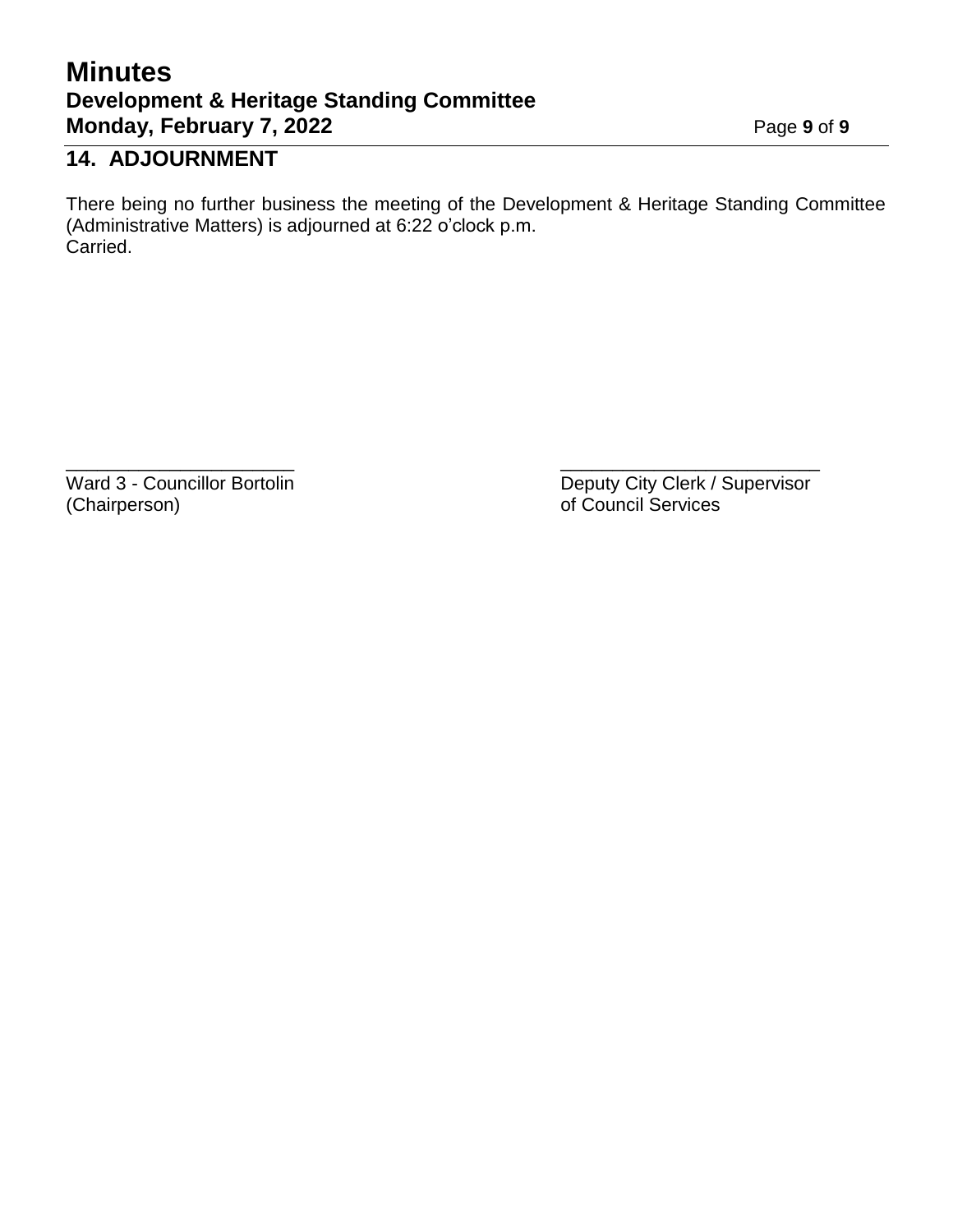



# Development & Heritage Standing Committee (*Planning Act* Matters)

Date: Monday, February 7, 2022 Time: 4:30 pm

## **MEMBERS PRESENT:**

#### **Councillors:**

Ward 3 - Councillor Bortolin (Chair) Ward 4 - Councillor Holt Ward 5 - Councillor Sleiman Ward 7 - Councillor Gill Ward 10 - Councillor Morrison

#### **Members:**

Member Gyemi Member Moore Member Rondot

Clerk's NOTE: Members participated via video conference, in accordance with Procedure By-law 98-2011 as amended, which allows for electronic participation during a declared emergency.

#### **ALSO PRESENT ARE THE FOLLOWING FROM ADMINISTRATION:**

Jason Reynar, Chief Administrative Officer Shelby Askin Hager, Commissioner of Legal & Legislative Services Jelena Payne, Commissioner of Human & Health Services Thom Hunt, City Planner Wira Vendrasco, Deputy City Solicitor – Legal & Real Estate James Chacko, Senior Manager of Parks Gaspar Horvath, City Forester / Manager of Forestry & Natural Areas Neil Robertson, Deputy City Planner / Manager of Urban Design Barbara Rusan, Manager of Policy & Regulatory Services Patrick Winters, Development Engineer Stefan Fediuk, Landscape Architect Justina Nwaesei, Planner III – Subdivisions Adam Szymczak, Planner III – Zoning Rania Toufeili, Policy Analyst Marianne Sladic, Clerk Steno Senior Lauren Robinet, Order of Business Coordinator Sandra Gebauer, Council Assistant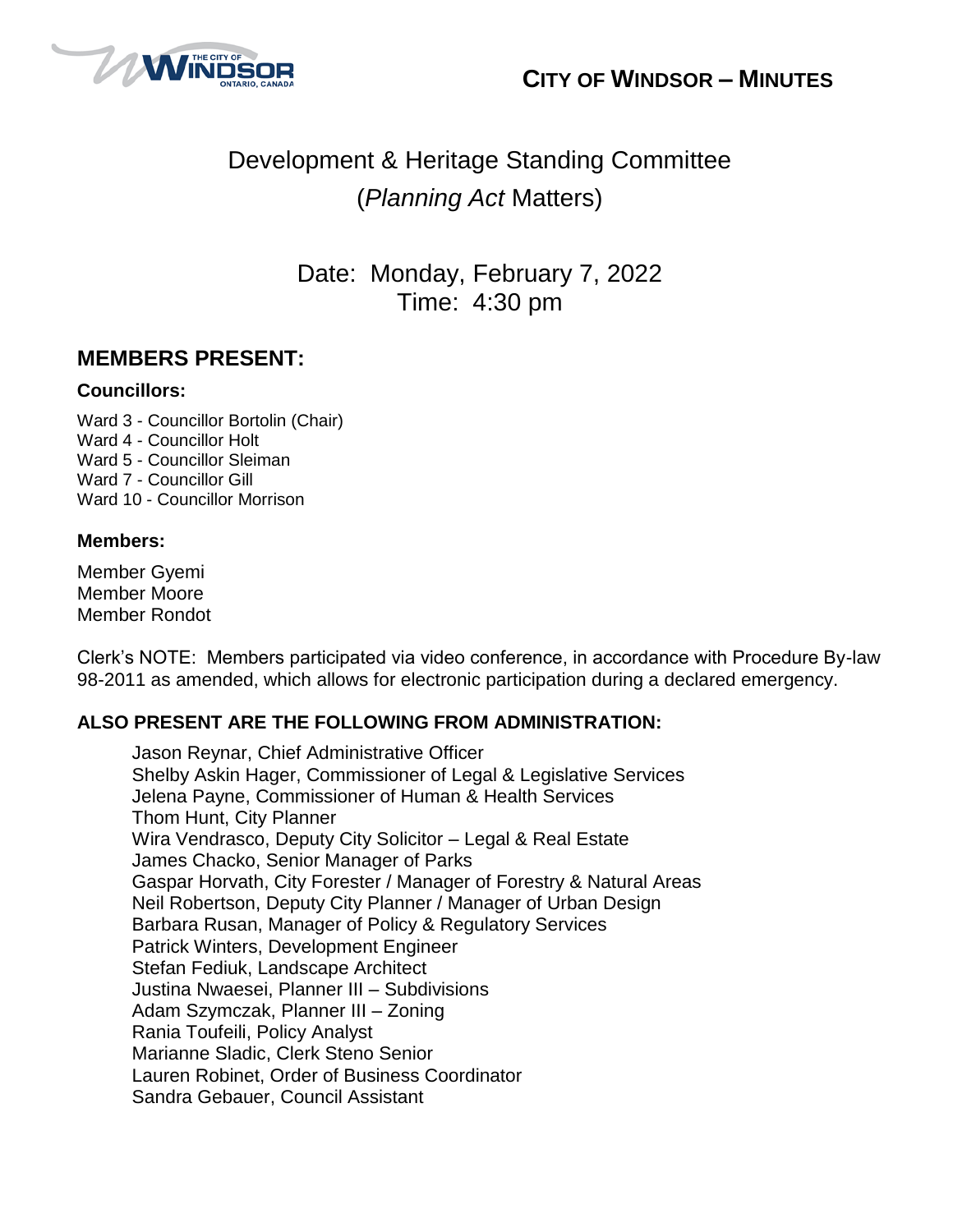# **MINUTES Development & Heritage Standing Committee February 7, 2022** Page 2 of 6

Anna Ciacelli, Deputy City Clerk / Supervisor of Council Services

# **1. CALL TO ORDER**

The Chairperson calls the meeting of the Development & Heritage Standing Committee to order at 4:32 pm.

## **2. DISCLOURES OF PECUNIARY INTEREST AND THE GENERAL NATURE THEREOF**

None

## **3. REQUEST FOR DEFERRALS, REFERRALS OR WITHDRAWALS**

None

## **4. COMMUNICATIONS**

None

# **5. ADOPTION OF THE PLANNING ACT MINUTES**

## **5.1 Minutes of the Development & Heritage Standing Committee (***Planning Act Matters***) minutes held January 10, 2022.**

Moved by: Member Gyemi Seconded by: Councillor Gill

THAT the Minutes of the Development & Heritage Standing Committee meeting (*Planning Act Matters*) meeting held January 10, 2022 **BE ADOPTED** as presented.

CARRIED, UNANIMOUSLY.

Report Number: SCM 14/2022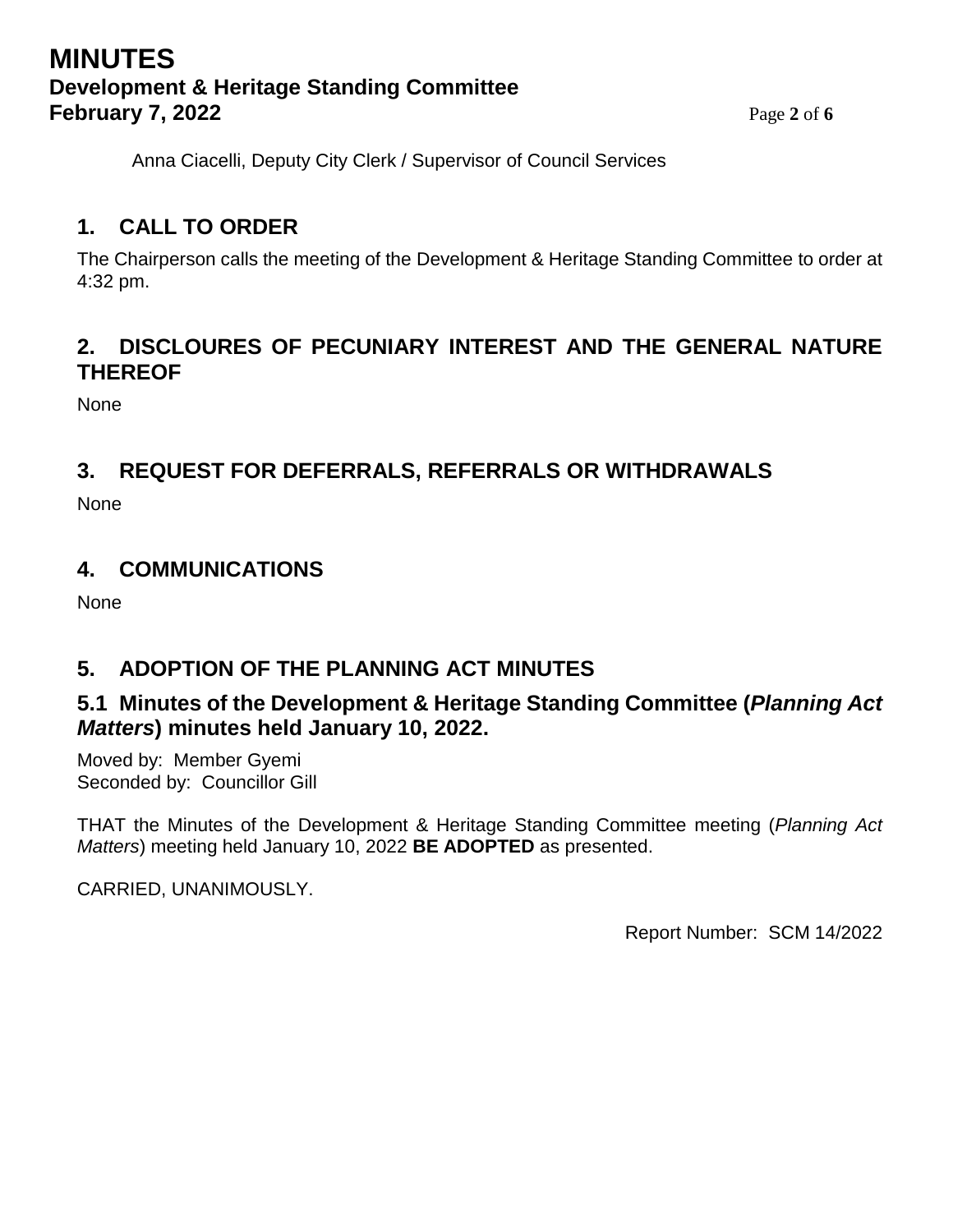## **MINUTES Development & Heritage Standing Committee February 7, 2022** Page **3** of **6**

# **6. PRESENTATION & DELEGATIONS (***PLANNING ACT MATTERS***)**

Item 7.1 Tony Chau, Senior Project Manager, ADA-Architect

- Items 7.1, 7.3 & 7.4 Tracey Pillon-Abbs, Planning Consultant representing Applicant
- Item 7.2 Zoe Sotirakos, Dillon Consulting
- Item 7.3 David Impens, Area Resident
- Item 7.4 Cheryl Colborne, Area Resident
- Item 7.4 Neil Valmassoi, Area Resident

## **7. PLANNING ACT MATTERS**

## **7.1 Z-005/21 [ZNG/6323] & OPA 143 [OPA/6324] – Maple Leaf Homes 11676 Tecumseh Rd E – Rezoning & Official Plan Amendment Ward 7**

Justina Nwaesei (author), Planner III – Subdivisions

THAT the report of the Senior Planner – Subdivisions dated January 14, 2022 entitled "Official Plan Amendment and Zoning By-law Amendment for 11646 Tecumseh Rd. E.; Applicant: Maple Leaf Homes Ltd.; File Nos. OPA 143 [OPA/6324]; Z-005/21 [ZNG/6323]; Ward 7" **BE REFERRED** back to Administration to allow for Administration to provide clarification related to changes requested by the applicant; and further,

THAT this information **BE BROUGHT FORWARD** to the March 7, 2022 meeting of the Development & Heritage Standing Committee.

Motion CARRIED

Report Number: S 2/2022 Clerk's File: ZB/14064 & ZO/14063

## **7.2 RICBL Exemption 2021-4 – Sfera Architectural Assoc Inc/D'Amore Group 0 Tecumseh Rd E and Robinet Lane N – Rezoning Ward 7**

Adam Szymczak (author), Planner III – Zoning

Mr Szymczak gives a brief presentation of the application.

Zoe Sotirakos – Dillon Consulting Ltd (agent) – available for questions.

Councillor Gil inquires status of the Interim By-law. Thom Hunt provides possible date of June.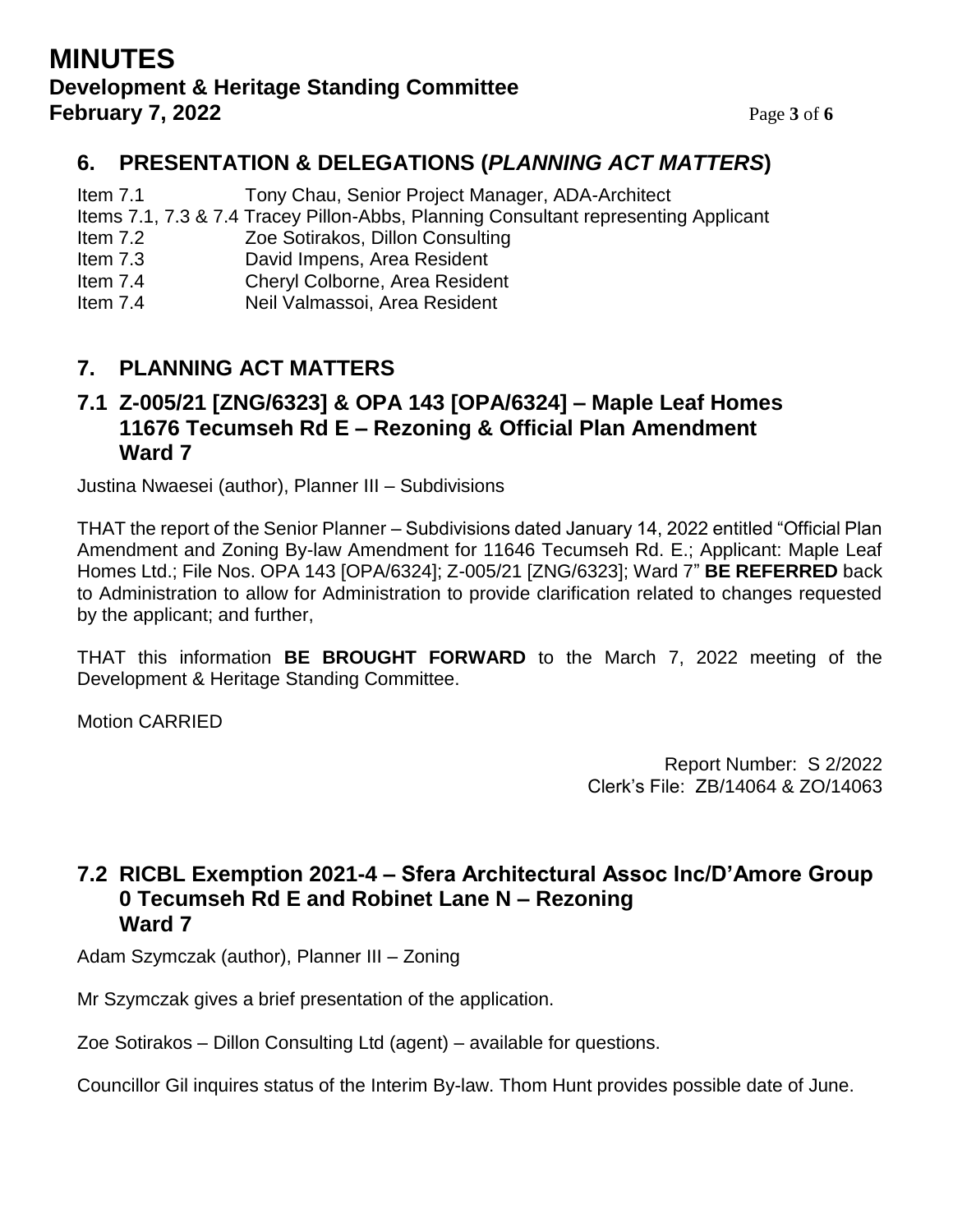# **MINUTES Development & Heritage Standing Committee February 7, 2022** Page 4 of 6

Moved by: Councillor Gill Seconded by: Councillor Sleiman

Decision Number: **DHSC 366**

### RECOMMENDATIONS

- 1) THAT Council **APPROVE** the request of Dillon Consulting Limited, on behalf of Sfera Architectural Associated Inc. / The D'Amore Group, for an exemption from the provisions of Interim Control By-law 103-2020 for the property known municipally as 0 Tecumseh Road East (Roll No. 070-880-00200; southwest corner of Tecumseh Road East and Robinet Road).
- 2) THAT Council **AMEND** Interim Control By-law 103-2020 by adding to Section 5 the following clause using the next sequential clause number:
	- (?) **0 Tecumseh Road East (southwest corner of Tecumseh Road East and Robinet Road)**

N Part Lot 5, Registered Plan 62; Roll No. 070-880-00200

Motion CARRIED, UNANIMOUSLY

Report Number: S 3/2022 Clerk's File: ZB/14231

### **7.3 Z-037/21 [ZNG/6588] – 2776557 Ontario Ltd 1153-1159 Riverside Dr E – Rezoning Ward 4**

Adam Szymczak (author) – Planner III, Zoning

Mr Szymczak provides a brief presentation of the application.

Tracey Pillon-Abbs – Pillon Abbs Inc (agent) – on behalf of the applicant, is in support of the recommendations and requirements. Ms. Pillon-Abbs is available for questions.

David Impens (resident) – notes concerns over:

- maximum coverage relief
- parking relief and subsequent snow removal saturation onto his property (drainage)
- impede view of waterfront

Moved by: Councillor Holt Seconded by: Councillor Sleiman

Decision Number: **DHSC 367**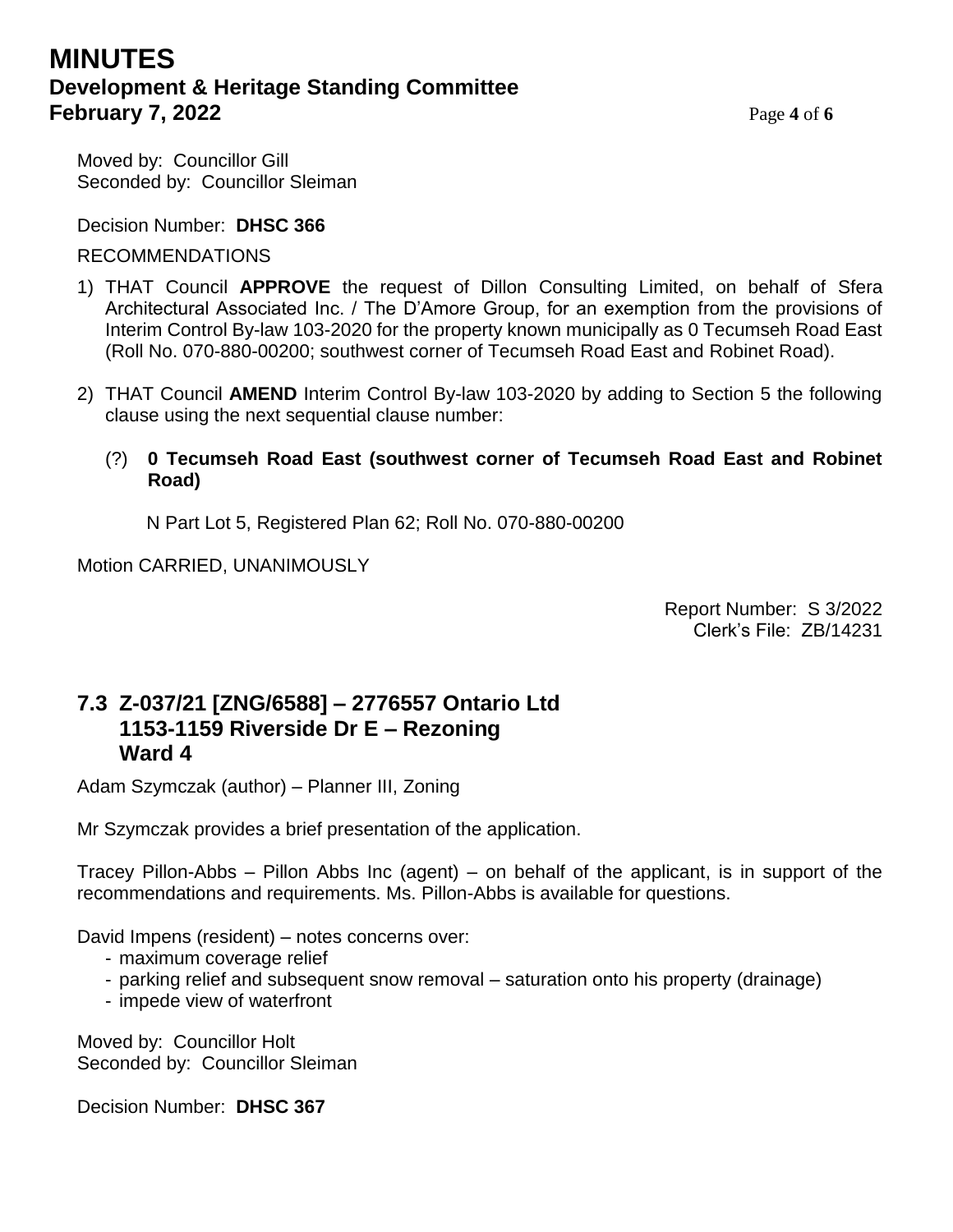## **MINUTES Development & Heritage Standing Committee February 7, 2022** Page **5** of **6**

#### **I** RECOMMENDATIONS

I. THAT Zoning By-law 8600 **BE AMENDED** by changing the zoning of Lot 1, Plan 433 (Roll No: 030-020-10200), situated on the south side of Riverside Drive East, west of Pierre Avenue and known municipally as 1153-1159 Riverside Drive East by adding a site specific exception to Section 20(1) as follows:

#### **434. SOUTH SIDE OF RIVERSIDE DRIVE EAST, WEST OF PIERRE AVENUE**

For the lands comprising of Lot 1, Registered Plan 433, a *multiple dwelling* containing a maximum of 8 *dwelling units* shall be an additional permitted *main use* and shall be subject to the following additional provisions:

| a)           | Lot Width – minimum                       | 15.0 <sub>m</sub>         |
|--------------|-------------------------------------------|---------------------------|
| b)           | Lot Coverage - maximum                    | 52.5 %                    |
| $\mathbf{C}$ | Side Yard Width - minimum                 | 1.50 <sub>m</sub>         |
| $\mathsf{d}$ | Required Parking – minimum                | 1 space per dwelling unit |
| e)           | Required Visitor Parking - minimum        | $\mathbf{0}$              |
| f            | Parking Area Separation - minimum         |                           |
|              | From an <i>interior lot line</i> or alley | 0.60 m                    |
|              | [ZDM 6; ZNG/6588]                         |                           |
|              |                                           |                           |

- II. THAT the Site Plan Approval Officer **BE DIRECTED** to:
	- a) Circulate any application to the Essex Region Conservation Authority for their review and comment;
	- b) Enhance the landscaped area along the Riverside Drive frontage per the comments of the Landscape Architect; and
	- c) Consider maximizing the number of bicycle parking spaces to mitigate the reduction in motor vehicle parking spaces.

Motion CARRIED, UNANIMOUSLY

Report Number: S 5/2022 Clerk's File: ZB/14253

## **7.4 Z-041/21 [ZNG/6624] – 2156567 Ontario Ltd 1092 Dougall Ave – Rezoning Ward 3**

Adam Szymczak (author), Planner III – Zoning

Mr Szymczak provides a brief presentation of the application.